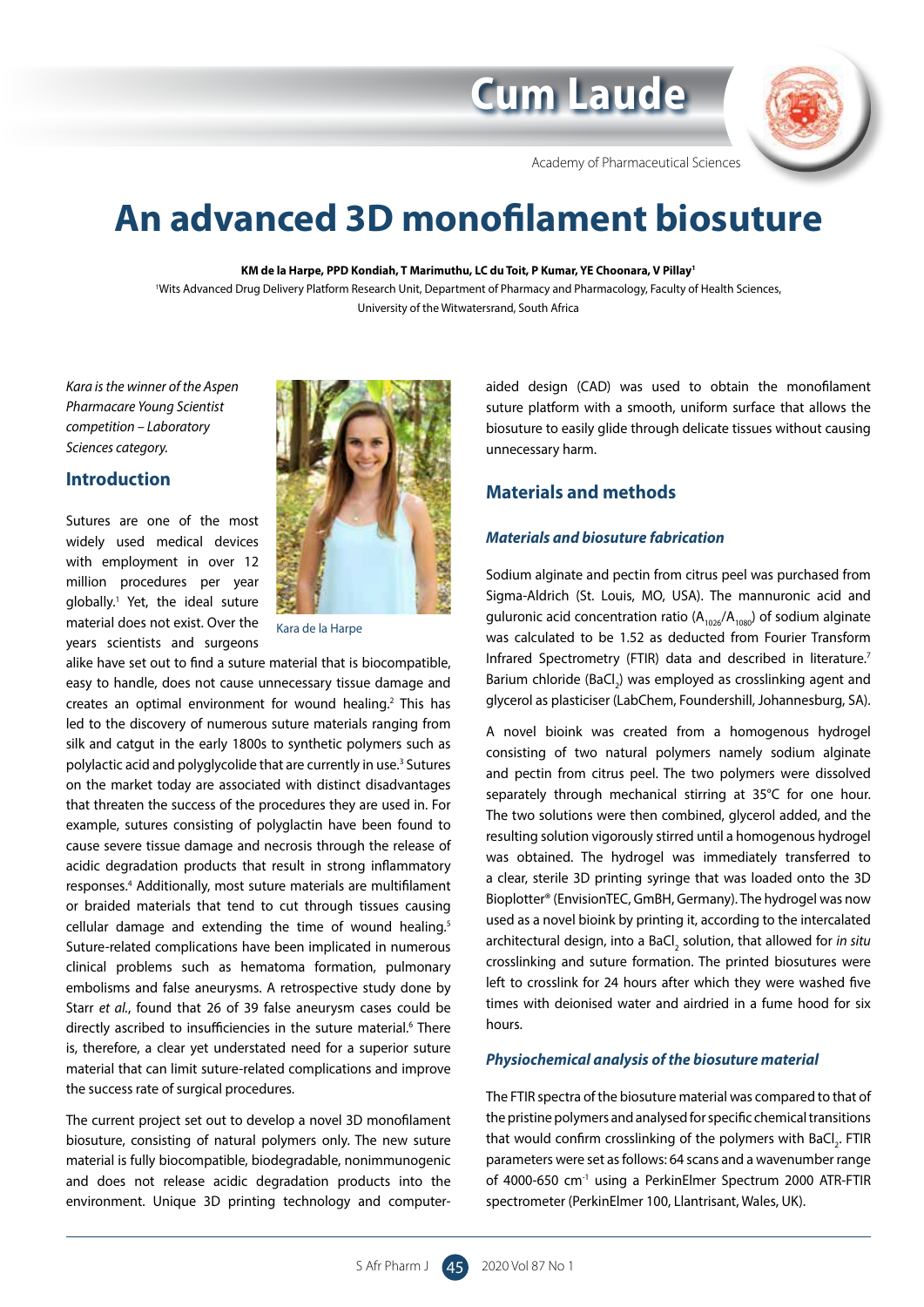

**Figure 1:** Schematic representation of the biosuture fabrication process

#### *Thermal analysis of the biosuture material*

The thermophysical properties of the fabricated biosuture and the pristine polymers were determined using a differential scanning calorimeter (DSC) (Mettler Toledo, DSC, STARe System, Swchwerzenback, ZH, Switzerland). Samples were heated over a temperature range of 20-400°C at a heating rate of 10°C/min under a constant  $\mathsf{N}_\mathsf{2}$  gas atmosphere. DSC curves were plotted as heat flow against temperature and studied to determine the influence of crosslinking on the thermal properties of the materials.

#### *Tensile strength testing of the biosuture material*

Uniaxial strain tests were conducted on biosuture samples using the BioTester 5000 (CellScale, Waterloo, ON, Canada). Tests were done according to methods described in the United States Pharmacopoeia (USP). Briefly, the BioTester 5000 was balanced, calibrated, and the clamps moved 6.5 cm apart. Biosuture samples, measured at 7 cm in length and 100 µm in diameter, were secured between the two clamps of the BioTester 5000. Once mounted, the biosuture samples were stretched at a constant rate of 14cm/min until breakpoint as specified by the USP. Stress-strain graphs were obtained, and the tensile strength calculated using Equation 1: Tensile strength =  $\frac{F_{\text{max}}}{\text{txw}}$ 

Where  $F_{\text{max}}$  is the load failure (force at which the suture breaks), t is the initial biosuture thickness, and w is the initial width of the biosuture.

### *Evaluation of the surface morphology of the biosuture material*

To study the surface properties of the biosuture material, images were taken with the Scanning Electron Microscope (SEM, FEI Nova Nanolab 600 FEG-SEM/FI, Hillsboro, USA) at 1000x magnification.

Before analysis, the biosuture samples were mounted onto aluminium stubs using carbon adhesive tape and coated with two coats carbon and one coat palladium/gold at an 80:20 ratio.

#### *In vitro degradation analysis of the biosuture material*

Five samples of the biosuture material were weighed (1.5 mg each) and transferred to vials containing 5 ml PBS (pH 7.4). The vials were placed into the orbital shaking incubator (LM-530-2, MRC Laboratory Instruments Ltd. Hahistadrut, Holon, Israel) set at a speed of 50 rpm and maintained at 37°C. The degree of degradation was evaluated every 24 hours by weighing each sample on a micro analytical balance (MS-TS Analytical balance, Mettler-Toledo S.A. Zaventem 1932, Belgium) over a period of 60 days. The *in vitro* degradation of the biosuture was calculated using Equation 2:

Degradation (%) =  $\frac{(M_0 - M_d)}{M}$  $\overline{\mathsf{M}}_{\mathsf{c}}$ 

Where  $M_{0}$  is the starting weight of the biosuture sample before degradation and  $M<sub>a</sub>$  is the dry weight of the biosuture sample on the measurement day.

## **Results and discussion**

#### *Biosuture fabrication*

3D monofilament biosutures, consisting of two natural polymers namely sodium alginate and pectin from citrus peel, were successfully obtained through extrusion, using the 3D Bioplotter® (EnvisionTEC, GmBH, Germany).

#### *Physiochemical analysis of the biosuture material*

The FTIR spectra of pristine sodium alginate revealed two characteristic bands at 1590  $cm^{-1}$  and 1402  $cm^{-1}$  respectively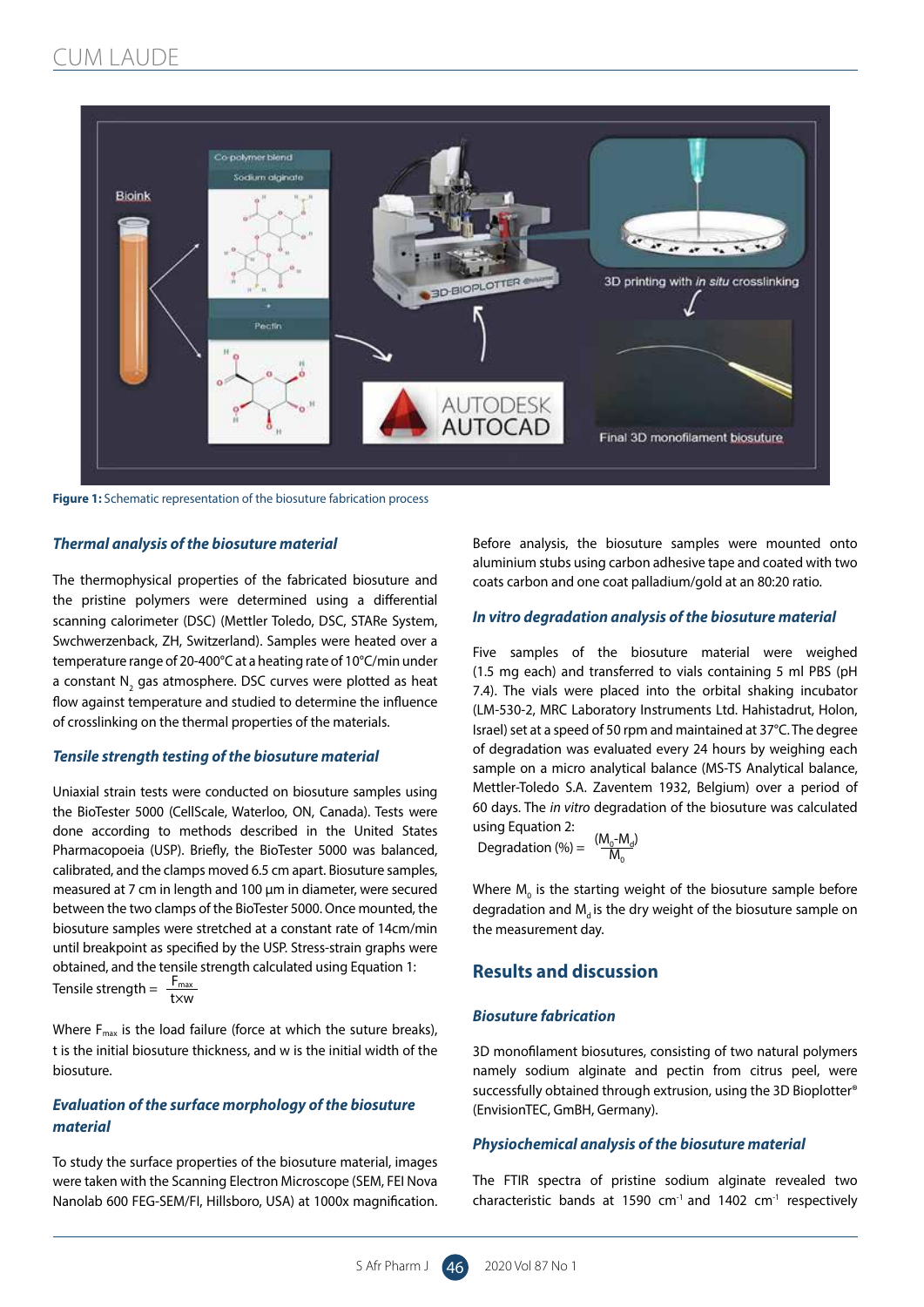# Fourier Transform Infrared (FT-IR) spectrometry



Figure 2: FTIR curves of sodium alginate, pectin from citrus peel and biosuture sample taken with a PerkinElmer Spectrum 100, FT-IR Spectrometer

(Figure 2). These bands can be attributed to the symmetric and asymmetric stretching vibrations of the carboxylate salt of sodium alginate that is often used to describe this polymer and its derivatives. In the biosuture sample, a slight downshift was observed in the wavenumber of these bands to 1 594 cm-1 and 1 407 cm<sup>-1</sup> respectively. This downshift confirms the effective crosslinking of sodium alginate while the slight alteration in wavenumber points to a mere electrostatic interaction between  $Ba<sup>2+</sup>$  and the carbonyl group of sodium alginate.<sup>8</sup>

The FTIR spectrum of pristine pectin also suggests crosslinking of this polymer as the absorption band observed at 1 727  $cm<sup>-1</sup>$  has shifted in the biosuture sample spectrum. This band, which can be attributed to the ester bond in the molecule backbone of pectin, is not visible in the biosuture spectrum, possibly due to a downshift in the wavenumber after crosslinking, that now causes the band to overlap with the stretching vibrations of the carboxylate groups of sodium alginate.10

#### *Thermal degradation analysis of the biosuture material*

Differential scanning calorimetry (DSC) is a useful technology to study the thermal behaviour of materials, which is correlated to their structure and hydrophilic properties. The DSC curve of sodium alginate shows an endothermic peak around 100°C that can be attributed to the release of loosely bound water from the polymer surface. In the biosuture sample curve the endothermic dehydration band is flattened after cross-linking which points to the strong interaction of barium-carboxylate pairs with the hydrating water molecules. A sharp endothermic band is also witnessed at 218°C that may correspond with cleavage enthalpies of the barium-carboxylate bonds within the biosuture material. Such a sharp endothermic band suggests that the cross-linked material has a highly ordered molecular structure which is further verified by the higher decomposition temperature of 230°C compared to the 210°C of the pristine polymers.

#### *Tensile strength of the biosuture material*

Mechanical strain analysis was performed using the BioTester 5000 (CellScale, Waterloo, ON, Canada), which is equipped with image analysis software. The USP specifies two methods for suture tensile testing namely, the straight tensile test and the knot tensile test. Both these tests were performed using the BioTester 5000 and the resultant tensile test calculated to be 19.8N for the straight tensile test and 2.2N for the knot tensile test. According to the USP an absorbable suture, in the size range of the fabricated biosuture, should have a minimum knot strength of 1.76N. The tensile strength of the biosuture material therefore exceeds the minimum value specified by the USP, suggesting that the biosuture material will have sufficient tensile strength to support



**Figure 3:** Image of the biosuture taken with the Phenom Microscope (FEI Nova Nanolab 600 FEG-SEM/FI, Hillboro, USA)